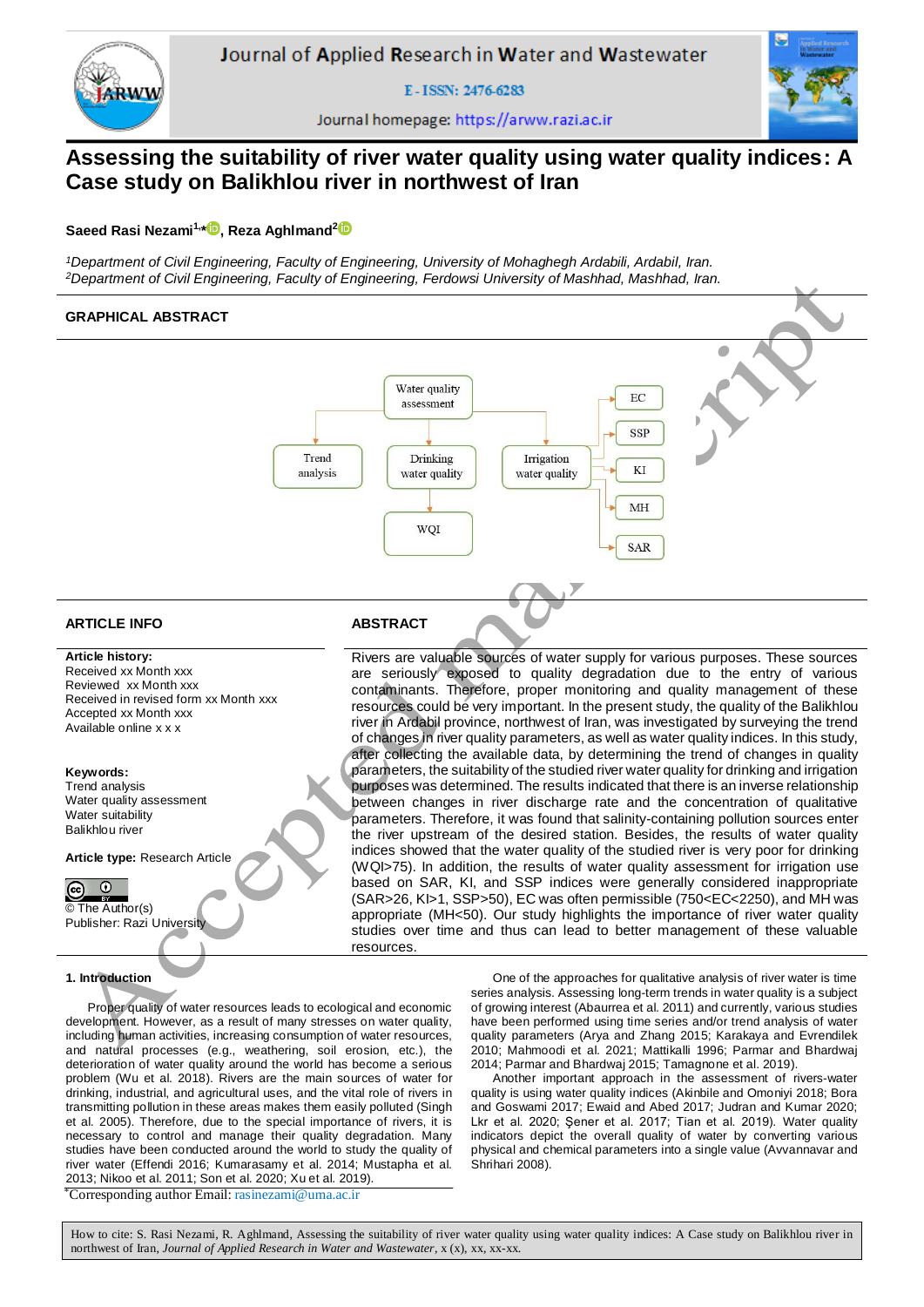In the present study, to investigate the water quality of the Balikhlou river in Ardabil province, northwest of Iran, both mentioned approaches (i.e., time series analysis, and water quality indices) have been used. First, water quality data of the studied river were collected from Ardabil Regional Water Company. Then, the temporal changes in the parameters were surveyed during 1968 to 2011. This study identified the strong and inverse relationship between river discharge and concentration of qualitative parameters in the second half of the study period that indicate the entry of external pollution into the studied river. Then, the suitability of the studied river water for drinking and irrigation purposes was investigated; For this purpose, various water quality indices were used and the results were reported. In this study, to calculate the water quality index (WQI), a combination of the wide range of important parameters was used so that this index can reflect the status of river water quality more realistically. Besides, WQI was calculated for six two-month periods, and thus, the WQI changes over a year were also determined. On the other hand, indices determining the suitability of water quality for irrigation were also calculated for the entire period 1968-2011 to determine changes in each of them over time. The present study highlights the importance of river water quality studies over time, as it can show the effectiveness of river water quality

planning and management. The results of this study can provide a better picture of Balikhlou River water quality status and will be useful for further planning as well as water quality studies in the future.

# **2. Materials and methods**

# **2.1. Study area**

Balikhlou river basin is located in Ardabil province between latitude and longitude of  $37^{\circ}46'$ N to  $38^{\circ}22'$ N and  $47^{\circ}46'$ E to  $48^{\circ}42'$ E, respectively (Fig. 1) (Aalipour erdi et al. 2018). Balikhloo river, which originates from the southeastern areas of Sabalan mountain, is one of the most important rivers in Ardabil. This river enters Ardabil city from the southwest and after passing through the city, this river enters the Qareh-Su river and then enters the Caspian Sea through the Aras river. The length of the Balikhlou river is 78 km and the area of the study basin is about 1600 km<sup>2</sup>, which mainly includes high mountainous areas. The average precipitation in the study area is 329.6 mm/year, of which 40.2% occur in spring, 7.5% in summer, 24.9% in autumn, and 27.4% in winter. The cities of Nir, Ardabil, and Sarein are located as the three main urban areas within the watershed of the Blikhlou river.



#### **2.2. Data collection**

In the present study, to assess the water quality status of the study case, statistics and information of quality parameters were collected and reviewed; These data include parameters of TA (total alkalinity), TDS (total dissolved solids), pH, TH (total hardness), TSS (total suspended solids), BOD (biochemical oxygen demand), COD (chemical oxygen demand), DO (dissolved oxygen), calcium, magnesium, sodium, potassium, chloride, sulfate, nitrate, electrical conductivity (EC), turbidity (NTU), bicarbonate, and phosphate. For the study area, only the long-term information (1968-2011) of the main cations (i.e., Na, Ca, and Mg) and anions (i.e., Cl, SO<sub>4</sub>, HCO<sub>3</sub>), pH, EC, and river discharge (Q) is available and recorded; The rest of the

**Fig. 1.** The location of the study area.

mentioned parameters have been measured and available only in the new study of Ardabil Regional Water Company in 2018.

### **3. Results and discussion**

## **3.1. Time series analysis**

Investigating the trend of changes in the river water quality parameters can show whether the quality management of water resources has been effective or not. Therefore, in this study, the changes of all qualitative parameters were surveyed, the results of which are as shown in Fig. 2. To calculate the temporal variation of the values of different parameters, the average value for each parameter in each year was used.

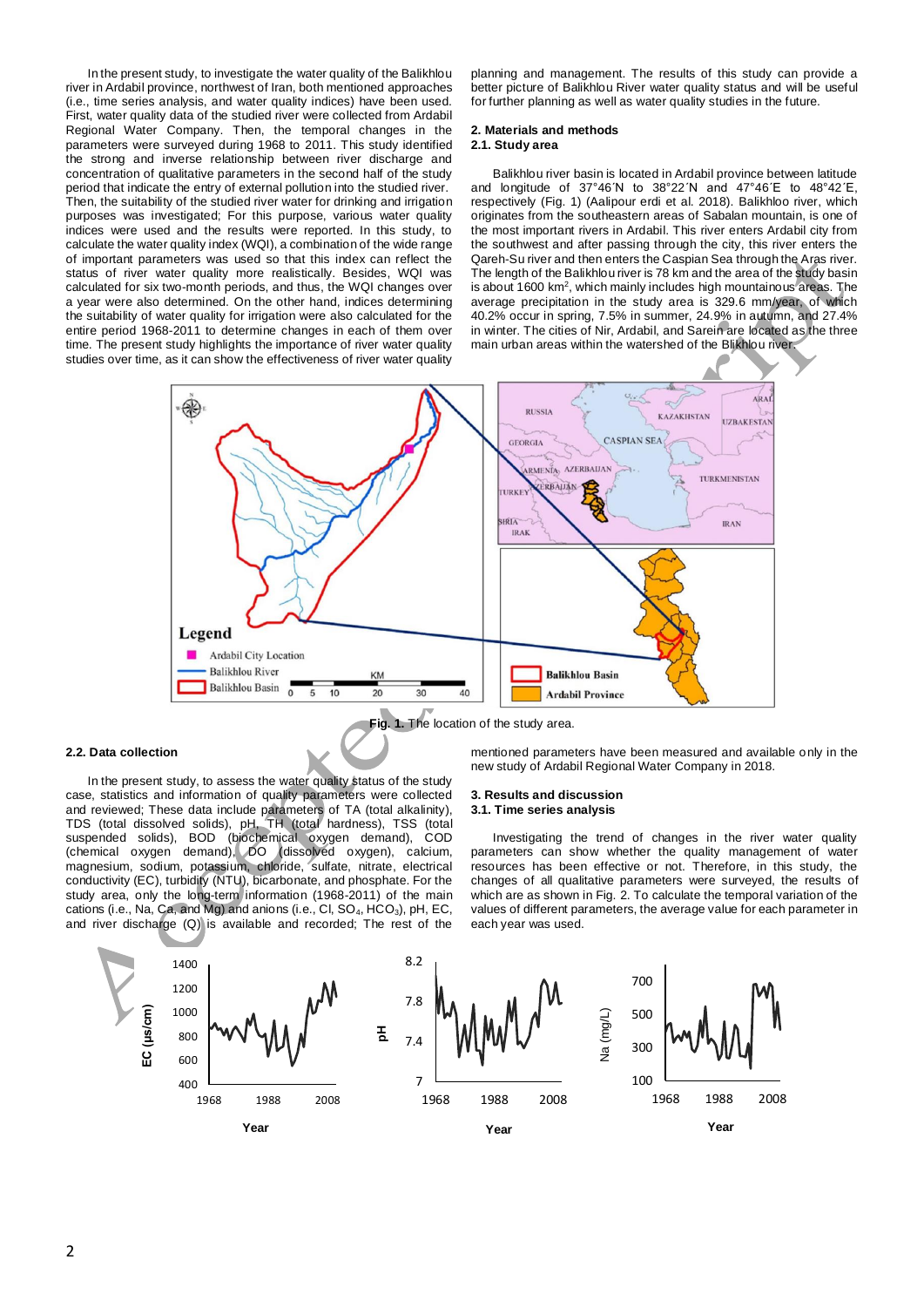

**Fig. 2.** Variations of water quality parameters of Balikhlou river during the period 1968 to 2011.

The time series diagram of changes in river discharge shows that since 1993, river discharge has decreased significantly so that the mean river discharge rate has decreased from about 53 m<sup>3</sup>/s in 1992 to about 5.5  $\mathrm{m}^3$ /s in 2011. It is observed that with decreasing river discharge, the parameter Na concentration has increased. Generally, an inverse relationship between the discharge and Na towards the end of the study period may shows that the sources of pollution containing salinity enter the river upstream of the measuring station so that with decreasing the discharge of the river basin, the concentration of Na in the river increases. In fact, finding accurate sources of pollution requires an independent and extensive study.

Besides, the trend of  $HCO<sub>3</sub>$  concentration in the years after 1998. compared to the previous decades shows an increase. However, the increase of this parameter due to the natural buffering capacity of water, unlike other parameters, increases with a gentle slope. Also, the parameter of electrical conductivity (EC) in 1998 onwards due to the entry of salinity pollution sources into the river and on the other hand, a significant reduction in river discharge shows a significant increase.

The increase of chloride ion (Cl) in water from 1998 onwards indicates a significant inverse relationship with changes in river discharge and the entry of pollution sources often of agricultural origin along the river due to the use of sodium hypochlorite and calcium hypochlorite as disinfectants in agricultural products into the river in the upper parts of the studied station. The trend of changes in Ca, Mg, and

SO<sub>4</sub> also follows the general trend of other quality parameters of the Balikhlou river.

# **3.2. Water quality index for drinking**

In general, water quality indices are used primarily to assess river water suitability for drinking purposes. Water quality indices are techniques of rating that reflect the composite effect of different parameters. Indexing methods integrate numerous water quality variables into a single metric and are widely used in environmental science and engineering (Rajkumar et al. 2020).

The WQI calculation was performed to assess the suitability of the Balikhlou River for drinking purposes. The first step in calculating the WQI is to determine the weight assigned to each parameter. Weighting of chemical parameters is generally done according to their relative importance in the quality of drinking water (Ravikumar et al. 2013). In the present study, the considered parameters (physical and chemical) in the WQI calculations are pH, TDS (total dissolved solids), TA (total alkalinity), TH (total hardness), TSS (total suspended solids), BOD (biochemical oxygen demand), COD (chemical oxygen demand), DO (dissolved oxygen), calcium, magnesium, sodium, potassium, chloride, sulfate, nitrate, electrical conductivity (EC), turbidity (NTU), and phosphate. Weighing from 1 to 5 is based on the relative importance of each parameter in drinking water quality, which is shown in Table 1.

|                  | <b>Table 1.</b> Relative weights assigned to each parameter. |                                  |                            |                         |
|------------------|--------------------------------------------------------------|----------------------------------|----------------------------|-------------------------|
| <b>Parameter</b> | Unit                                                         | <b>Water quality</b><br>standard | Assigned weight $(w_i)$    | Relative weight $(W_i)$ |
| ΤA               | mg/L                                                         | 200                              | 2                          | 0.0308                  |
| TН               | mg/L                                                         | 500                              |                            | 0.0615                  |
| Potassium        | mg/L                                                         | 10                               |                            | 0.0154                  |
| Phosphate        | mg/L                                                         | 5                                |                            | 0.0769                  |
| Sodium           | mg/L                                                         | 200                              | 3                          | 0.0462                  |
| <b>Nitrate</b>   | mg/L                                                         | 50                               | 5                          | 0.0769                  |
| <b>Sulfate</b>   | mg/L                                                         | 250                              |                            | 0.0308                  |
| Chloride         | mg/L                                                         | 250                              | 3                          | 0.0462                  |
| <b>Magnesium</b> | mg/L                                                         | 50                               |                            | 0.0615                  |
| Calcium          | mg/L                                                         | 75                               |                            | 0.0615                  |
| EC               | $\mu$ S/cm                                                   | 1500                             |                            | 0.0615                  |
| рH               |                                                              | $6.5 - 8.5$                      |                            | 0.0308                  |
| TSS              | mg/L                                                         | 500                              |                            | 0.0462                  |
| <b>TDS</b>       | mg/L                                                         | 500                              |                            | 0.0615                  |
| <b>BOD</b>       | mg/L                                                         | 5                                | 5                          | 0.0769                  |
| <b>COD</b>       | mg/L                                                         | 10                               |                            | 0.0615                  |
| DO               | mg/L                                                         | 5                                | 5                          | 0.0769                  |
| Turbidity        | <b>NTU</b>                                                   | 5                                | 5                          | 0.0769                  |
| Total weights    |                                                              |                                  | $= 65$<br>∑ w <sub>i</sub> | $\sum W_i = 1.0000$     |

In calculating the WQI, it is necessary to use standard values of drinking water for different parameters. In this study, standard values for the studied quality parameters have been prepared from the drinking water quality standard of the World Health Organization and some recent studies (Bora and Goswami 2017; WHO 2017; Hamlat and Guidoum 2018; Das Kangabam et al. 2017; Karunanidhi et al. 2021;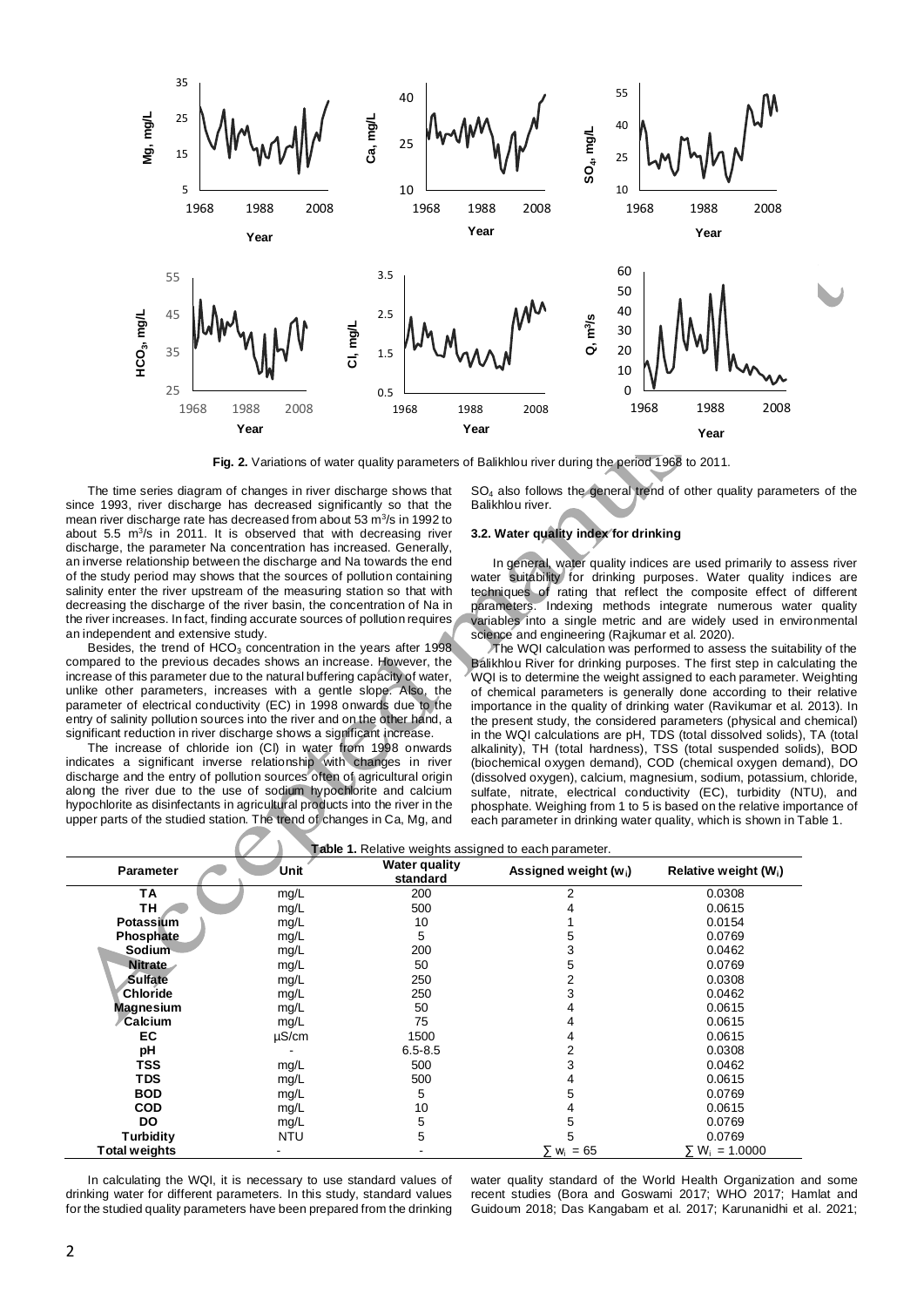Ravikumar et al. 2013). The water quality classification is based on the WQI value according to Table 2, which includes five general classes of unsuitable, very poor, poor, good and excellent quality for drinking (Brown et al. 1972).

**Table 2.** WQI classification.

| <b>WQI value</b> | status                                  | Possible usage                                |  |
|------------------|-----------------------------------------|-----------------------------------------------|--|
| $0 - 25$         | Excellent                               | All kind of uses                              |  |
| 26-50            | Good                                    | All kind of uses                              |  |
| $51 - 75$        | Poor                                    | Irrigation and industrial uses (not drinking) |  |
| 76-100           | Very poor                               | Just for Irrigation use                       |  |
| Above 100        | Unsuitable<br>Proper treatment required |                                               |  |

WQI depicts the overall quality of water by converting several physical and chemical parameters into a single value (Avvannavar and Shrihari 2008; Mishra and Patel 2001; Vasanthavigar et al. 2010; Rakib et al. 2020) and is calculated using Eq. 1.

 $WQI = \sum_{i=1}^{n} SI_i$  while  $SI_i = W_i \times \frac{C_i}{S_i}$  $\frac{S_1}{S_1}$  × 100 (1)

where, SI<sub>i</sub> indicates the sub-index of the ith parameter, Wi shows the relative weight,  $C_i$  is the measured concentration of ith parameter,  $S_i$  is the standard value of ith parameter. After calculating the WQI, the results are as shown in Fig. 3. In general, the WQI results generally show that the water quality of the study river is very poor for drinking. It should be noted that the value of water quality index is higher in April to August.



## **3.3. Water quality indices for irrigation**

Considering that the main source of agricultural water supply in the study area is the Balikhlou river, it is necessary to evaluate the quality of the study case in terms of suitability for irrigation purposes. In the present study, agricultural water quality assessment has been carried out using several water quality indices for irrigation include EC (electrical conductivity), SAR (sodium adsorption ratio), KI (Kelley's index), MH (magnesium hazard), and SSP (soluble sodium

percentage), are listed in Table 3 (Ravikumar et al. 2011). According to Table 3, to estimate the suitability of the river water for irrigation use, only the values of the main cations and anions are used to calculate the relevant indices. Therefore, in this study, considering the data of the main cations and anions for the whole period 1968-2011, qualitative indicators for all years of the period were calculated (Fig. 4). Also, the water quality classification for irrigation uses is according to Table 4 (Acharya et al. 2018).

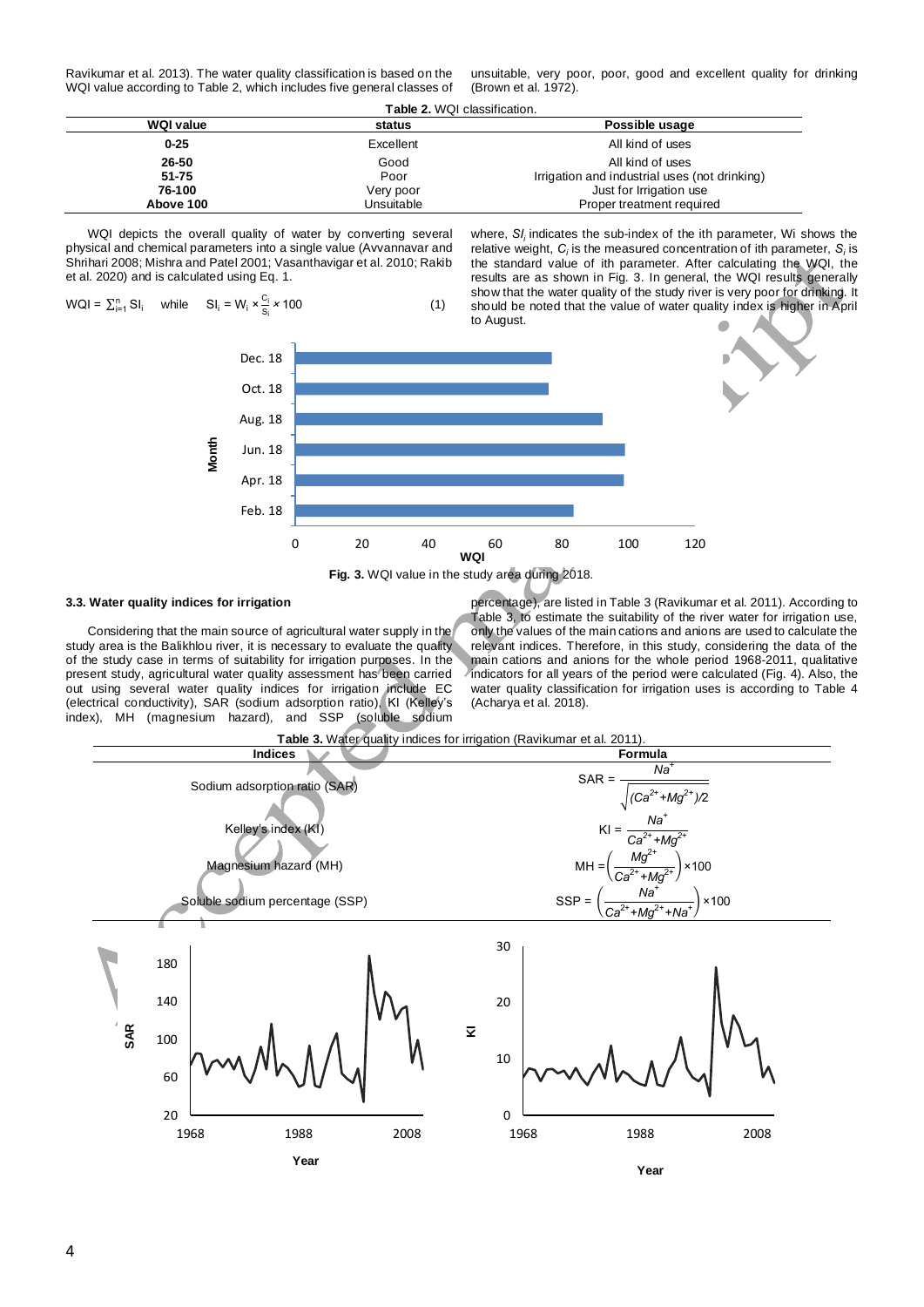

Fig. 4. Changes in the values of water quality indices for irrigation during the period 1968 to 2011 based on various indices

| Indices    | Range     | <b>Classification</b> |
|------------|-----------|-----------------------|
|            | $<$ 250   | Excellent             |
|            | 250-750   | Good                  |
| EC         | 750-2250  | Permissible           |
|            | >2250     | Doubtful              |
|            | $0 - 10$  | Excellent             |
|            | $10 - 18$ | Good                  |
| SAR        | 18-26     | Doubtful              |
|            | $>26$     | Unsuitable            |
|            | $50$      | Suitable              |
| MH         | >50       | Unsuitable            |
|            | $<$ 1     | Suitable              |
| KI         | >1        | Unsuitable            |
|            | $50$      | Good                  |
| <b>SSP</b> | $>50$     | Unsuitable            |

The results of the present study show that the amount of MH in the study period is generally below 50 and in this regard, the river water quality is suitable for irrigation purposes. Changes in EC over time (Fig. 2) indicate that according to the classification shown in Table 3, the water quality of the studied river is generally permissible for irrigation. However, the results of KI, SAR, and SSP indices show that for almost the entire period 1968-2011, the water quality of the Balikhlou river is unsuitable for irrigation purposes.

Now, some results of other studies are discussed. The results of the study by Ravikumar et al. (2013) showed that the WQI values in the Sankey tank belonged to the poor water class (WQI between 50.34 and 63.38). Also, the water of Mallathahalli lake was in the category of unsuitable water quality (WQI between 111.69 and 137.09). In another study, Ewaid and Abed (2017) concluded that the lowest WQI is for station 1 (WQI=43.0) which indicates good water quality. Stations 2, 3 and 4 also had WQI values of 67.2, 64.1 and 73.5, respectively, which were in the poor class in terms of water quality. Station 5 had a maximum WQI value of 88.7, which falls in very poor class. The overall WQI of their study river was 67.3, which indicates poor quality. The SAR value in the study of Ravikumar et al. (2011) in all samples was less than 10, which is in the excellent class for irrigation. The SSP ranged from 5.4 to 52.84 and generally was good (below 50). In addition, Kelly's index in their study ranged from 0.057 to 1.121, and all the water samples based on this index are suitable for irrigation, except for one sample (KI=1.121). Regarding the MH index, out of 47 samples, 23.4% of the samples were below 50 (suitable), while 76.6 % were in the category of unsuitable water quality (MH>50).

### **4. Conclusions**

The present study provides valuable information about the general status of water quality in the Balikhlou river, Ardabil, using time series analysis of the river quality data and water quality indices. The water quality index (WQI) results showed that the quality of the studied river is almost unsuitable for drinking. The assessment of the suitability of river water quality for irrigation purposes using EC, SAR, MH, KI, and SSP indices revealed that the water quality of the Balikhlou river is also unsuitable for irrigation. Therefore, to improve the quality of the studied

river water, it is necessary to take appropriate measures by the Ardabil Regional Water Company. It is suggested that in future studies, sources of river pollution be identified and solutions to improve the quality of the studied river be presented.

#### **Acknowledgement**

The authors appreciate the Regional Water Company of Ardabil for sharing the required information with them.

#### **References**

- Aalipour erdi M., Gasempour niari H., Mousavi Meshkini S., Foroug S., Surveying drinking water quality (Balikhlou River, Ardabil Province, Iran), Applied Water Science 8 (2018) 1-7.
- Abaurrea J., Asín J., Cebrián A.C., García-Vera M.A., Trend analysis of water quality series based on regression models with correlated errors, Journal of Hydrology 400 (2011) 341–352.
- Acharya S., Sharma S.K., Khandegar V., Assessment of groundwater quality by water quality indices for irrigation and drinking in South West Delhi, India, Data in Brief 18 (2018) 2019–2028.
- Akinbile, C. O., Omoniyi, O., Quality assessment and classification of Ogbese river using water quality index (WQI) tool, Sustainable Water Resources Management 4 (2018) 1023–1030.
- Arya F.K., Zhang L., Time series analysis of water quality parameters at Stillaguamish River using order series method, Stochastic Environmental Research and Risk Assessment 29 (2015) 227–239.
- Avvannavar S.M., Shrihari S., Evaluation of water quality index for drinking purposes for river Netravathi, Mangalore, South India, Environmental Monitoring and Assessment 143 (2008) 279–290.
- Bora M., Goswami D.C., Water quality assessment in terms of water quality index (WQI): case study of the Kolong River, Assam, India, Applied Water Science 7 (2017) 3125–3135.